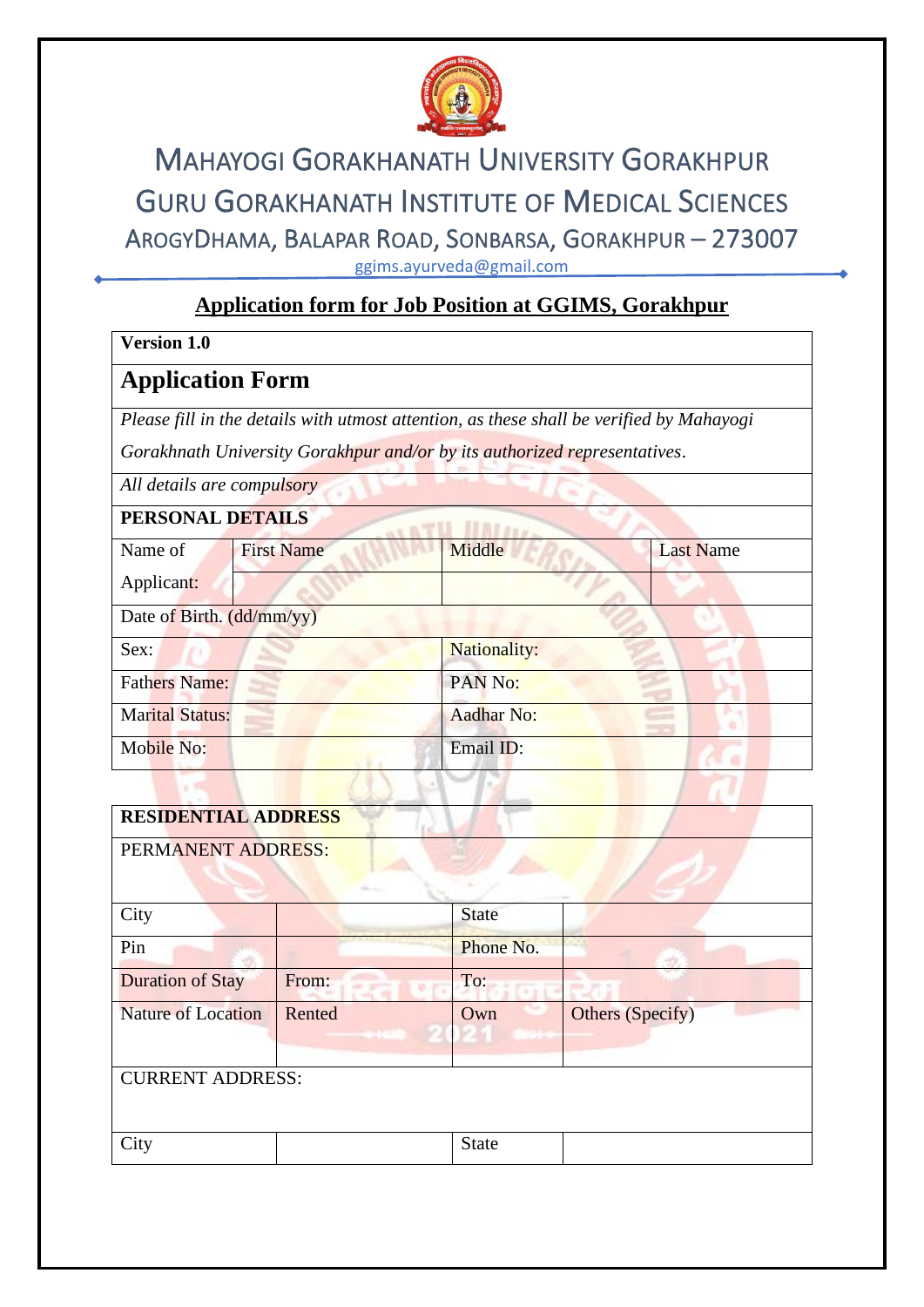| Pin                |        | Phone No. |                  |
|--------------------|--------|-----------|------------------|
| Duration of Stay   | From:  | To:       |                  |
| Nature of Location | Rented | Own       | Others (Specify) |

| <b>EDUCATIONAL DETAILS</b>  |                          |                         |         |                        |
|-----------------------------|--------------------------|-------------------------|---------|------------------------|
| Qualification               | Name & Address of        | Name of                 | Year of | Roll No/               |
|                             | School/College/Institute | <b>Board/University</b> | Passing | <b>Registration No</b> |
| SSC(X <sup>th</sup> )       |                          |                         |         |                        |
| Grade)                      |                          |                         |         |                        |
| $HSC$ ( $XII$ <sup>th</sup> |                          |                         |         |                        |
| Grade)                      |                          |                         |         |                        |
| Degree                      |                          |                         |         |                        |
|                             |                          |                         |         |                        |
| Post-                       |                          |                         |         |                        |
| Graduation                  |                          |                         |         |                        |
| Any Other                   |                          |                         |         |                        |
|                             |                          |                         |         |                        |
|                             |                          |                         |         |                        |

| <b>EMPLOYMENT RECORD (NA for freshers)</b>                                                                                                                                                                                                           |           |                       |           |
|------------------------------------------------------------------------------------------------------------------------------------------------------------------------------------------------------------------------------------------------------|-----------|-----------------------|-----------|
| <b>Current Employer:</b>                                                                                                                                                                                                                             |           | <b>Employees Id:</b>  |           |
| Address:<br>ment and the state of the state of the state of the state of the state of the state of the state of the state of the state of the state of the state of the state of the state of the state of the state of the state of the s<br>3<br>Ŕ |           |                       |           |
| City                                                                                                                                                                                                                                                 | 저희 건물 나라인 | State                 |           |
| Phone No                                                                                                                                                                                                                                             |           | Email ID              |           |
| Job Title                                                                                                                                                                                                                                            |           | Last Salary Drawn: Rs |           |
| Years of service                                                                                                                                                                                                                                     |           | From                  | <b>To</b> |
| Reason for Leaving:                                                                                                                                                                                                                                  |           |                       |           |